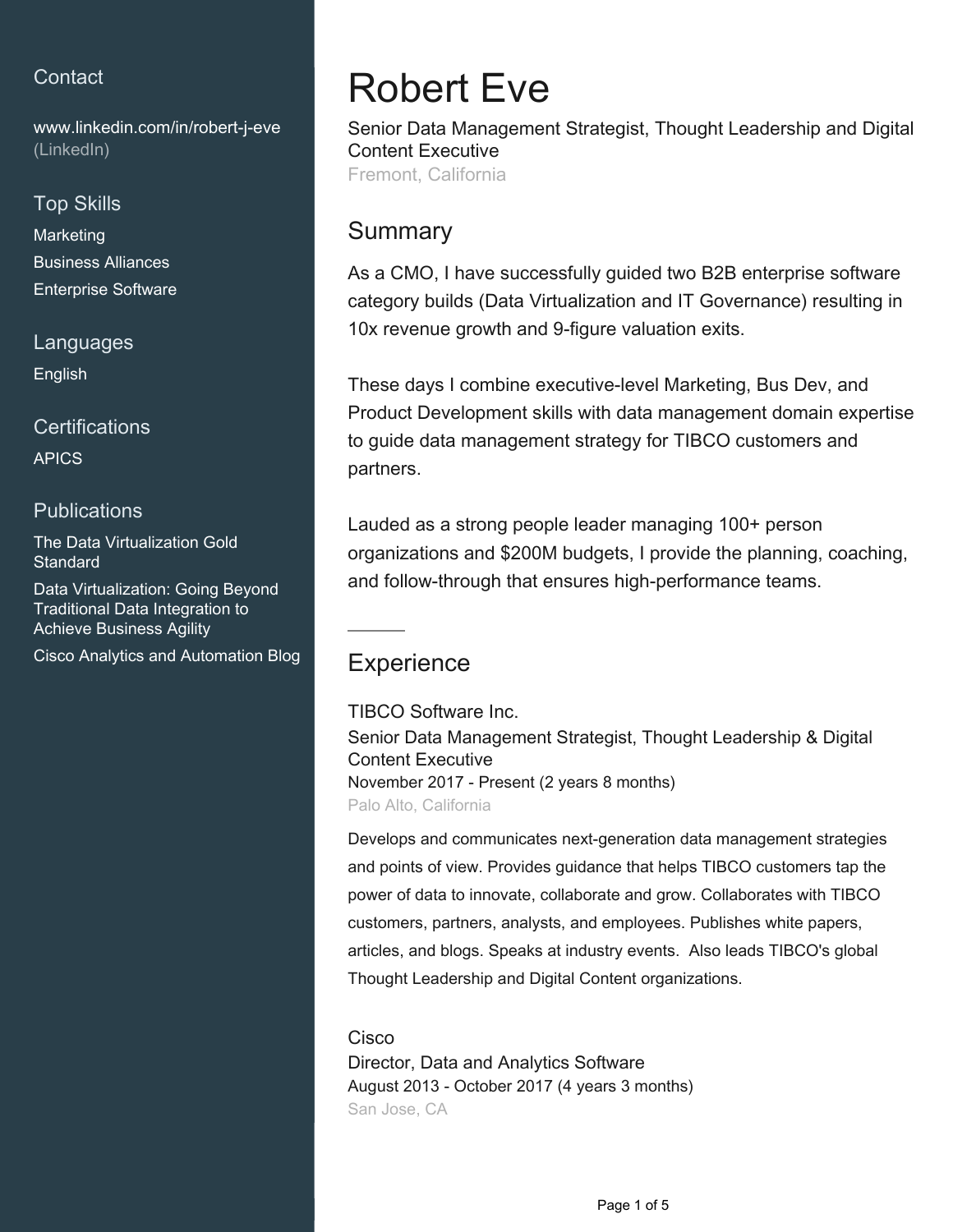Led marketing strategy, go-to-market initiatives, thought leadership, product marketing, analyst relations and evangelism for Cisco's Data Management offerings.

- Doubled Data Virtualization revenue.

- Launched Cisco Data Preparation.

- Expanded Customer Advisory Community program and membership ten-fold.

- Improved Cisco position in Gartner Data Integration MQs and Forrester Data Virtualization Waves.

- Sold Data Virtualization business to TIBCO in 2017.

Composite Software

Executive Vice President, Marketing June 2006 - August 2013 (7 years 3 months) San Mateo, CA

Led marketing and inside sales at \$180M enterprise middleware firm acquired by Cisco in 2013. Reported to CEO. Headcount: 12

• Grew annual revenue from \$6M to \$40M.

• Established Data Virtualization category. Positioned Composite as category leader.

• Co-authored first book on data virtualization - Data Virtualization: Going Beyond Traditional Data Integration to Achieve Business Agility.

• Grew lead generation at Global 2000 to 12000 leads, 1000 meetings and 200 opportunities per year.

• Re-branded company, redesigned website and implemented social media programs.

• Developed 60+ analyst relationships. Included as Visionary in Gartner Data Integration MQ and Leader in Forrester Data Virtualization Wave.

• Drove media placements to 100+ per year (personally authored 40+).

Authored 60+ blogs annually.

• Created voice of customer program delivering 40+ sales ROIs and 50+ PR placements per year.

Right Hemisphere Vice President, Marketing November 2004 - June 2006 (1 year 8 months) Fremont, CA

Led marketing at \$8M visual product information software company. Reported to CEO. Headcount: 8

• Grew bookings by 90% in first year.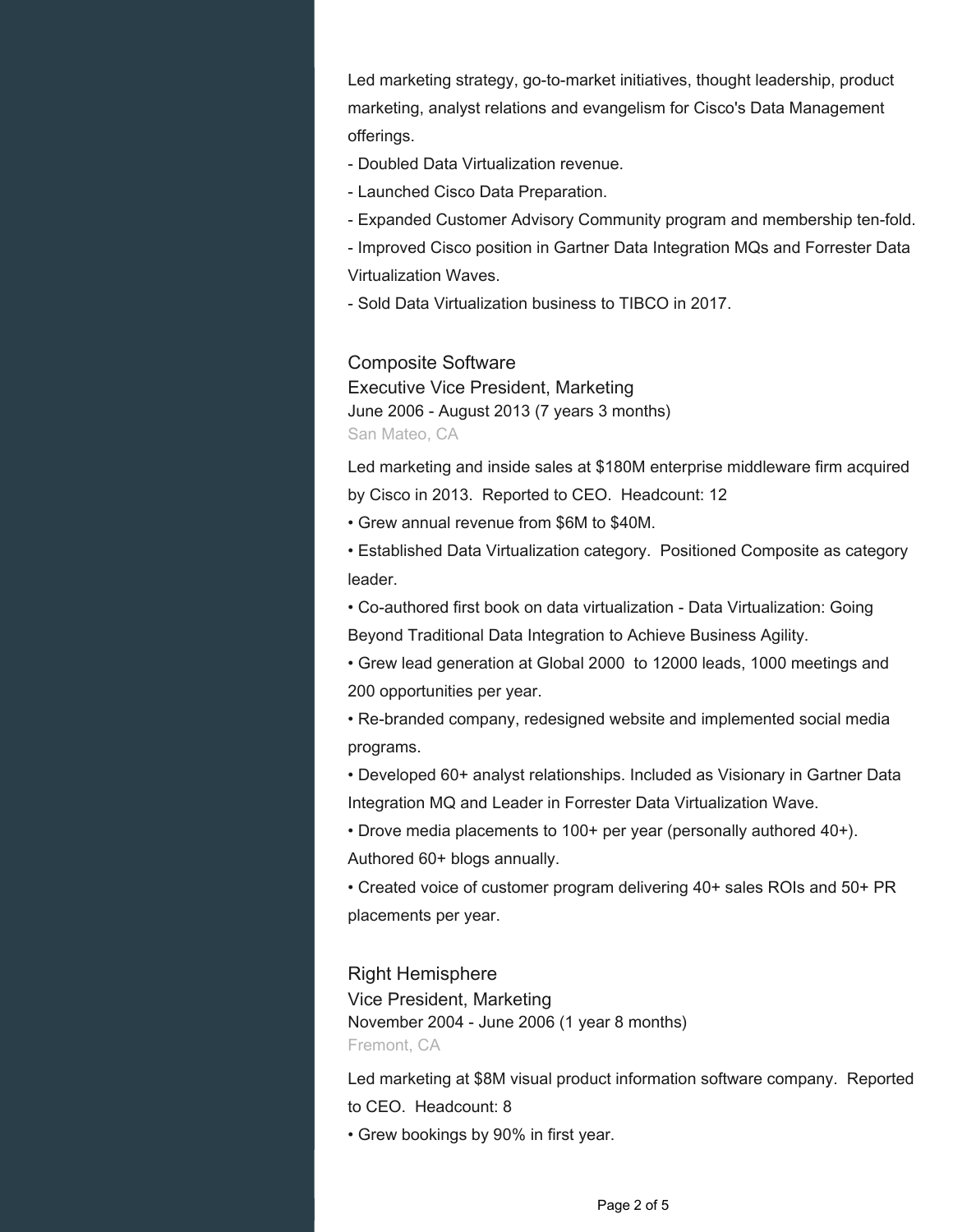• Analyzed market, repositioned company and category and defined new goto-market strategy.

• Helped secure \$12M Series B funding from Sequoia Capital, Sutter Hill and NVIDIA.

#### **Mercury**

Vice President, Market Development September 2003 - February 2004 (6 months) Sunnyvale, CA

Led product marketing for ERP/CRM, J2EE/.NET and EMEA lines of business. Managed competitive intelligence and pricing. Reported to SVP Products. Headcount: 14

• Established new functions including EMEA product marketing, competitive intelligence and pricing.

• Guided integration and repositioning of Kintana into IT Governance Business Unit.

• Left company upon successful completion of Kintana acquisition transition.

Kintana (Acquired by Mercury in Aug 2003) 4 years

Vice President, Marketing January 2002 - August 2003 (1 year 8 months) Sunnyvale, CA

Led marketing, product management and software alliances at Kintana, a \$50M revenue IT Governance software company, acquired by Mercury in August 2003 for \$225M. Reported to CEO. Headcount: 12

• Established IT Governance category. Positioned Kintana as first mover and category leader.

• Developed go-to-market strategies and execution that delivered growth and operating profitability during 2002/3 IT recession.

• Provided introductions and strategic analyses leading to Kintana's acquisition by Mercury (4.5X revenue).

Vice President, Business Development and Alliances September 1999 - January 2002 (2 years 5 months) Sunnyvale, CA

Led business development and alliances. Reported to CEO. Headcount: 13

• Grew ASP from \$100K to \$300K by adopting industry-based strategy.

• Developed SAP, PeopleSoft, and Siebel segments (60% of revenue within nine months).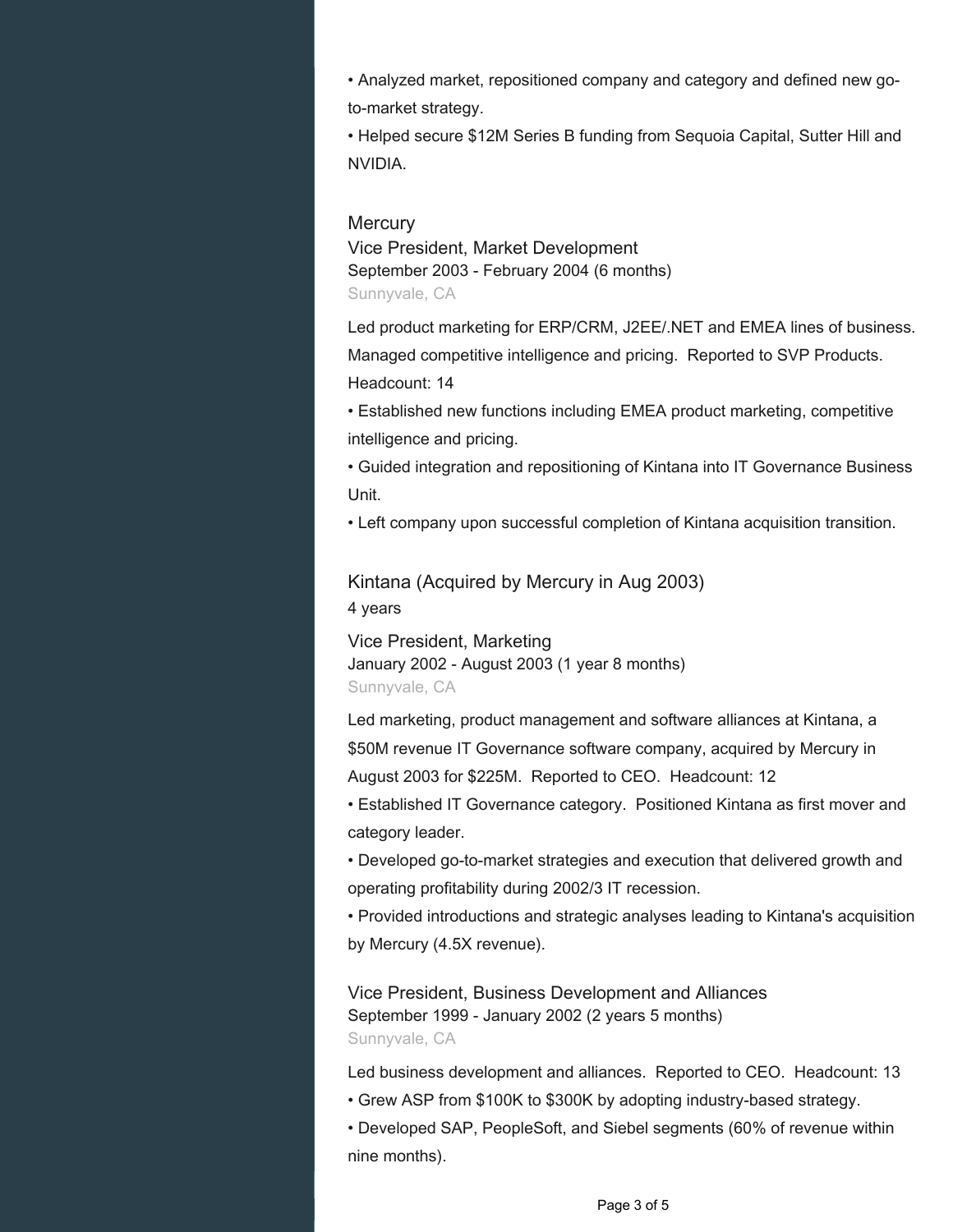• Built Accenture, Andersen, CSC, Deloitte and KPMG relationships influencing 40% of revenue.

• Teamed with BEA, Oracle, PeopleSoft, SAP and Siebel to engineer and certify 13 integrations.

#### **PeopleSoft**

10 years 8 months

Vice President, Alliances July 1998 - September 1999 (1 year 3 months) Pleasanton, CA

Led PeopleSoft Alliances worldwide (300+ partners). Functions included influence & resale revenue, partner strategy & management, partner marketing and performance & integration engineering. Reported to SVP Worldwide Operations. Headcount: 100+

• Delivered \$30M in OEM resale revenue (Oracle, Cognos, SeeBeyond, BEA Systems, etc.).

• Re-engineered strategy, organization and processes improving sales support while reducing staff by 35%.

• Launched PeopleSoft Certified Partner initiative (eight certification categories).

Vice President, Applications and Decision Support Technology **Alliances** February 1998 - July 1998 (6 months)

Redwood Shores, CA

Led Applications, Decision Support and Data Warehousing ISV alliance programs. Functions included recruitment, integration engineering, marketing and program management. Headcount: 35

• Established new program for Decision Support and Data Warehousing based on CAI program success.

#### Director, CAI Program

June 1995 - February 1998 (2 years 9 months) Redwood Shores, CA

Led CAI program worldwide enabling ISV partners to integrate and go to market with Oracle Applications. Functions included recruiting, integration engineering, marketing and program management. Headcount: 35

- Set partnering strategy and recruited over 125 new partners.
- Delivered over 175 certified integrations (1 per week in FY1997, 2 per week in FY1998).
- Billed over \$1M in integration engineering consulting revenue annually.